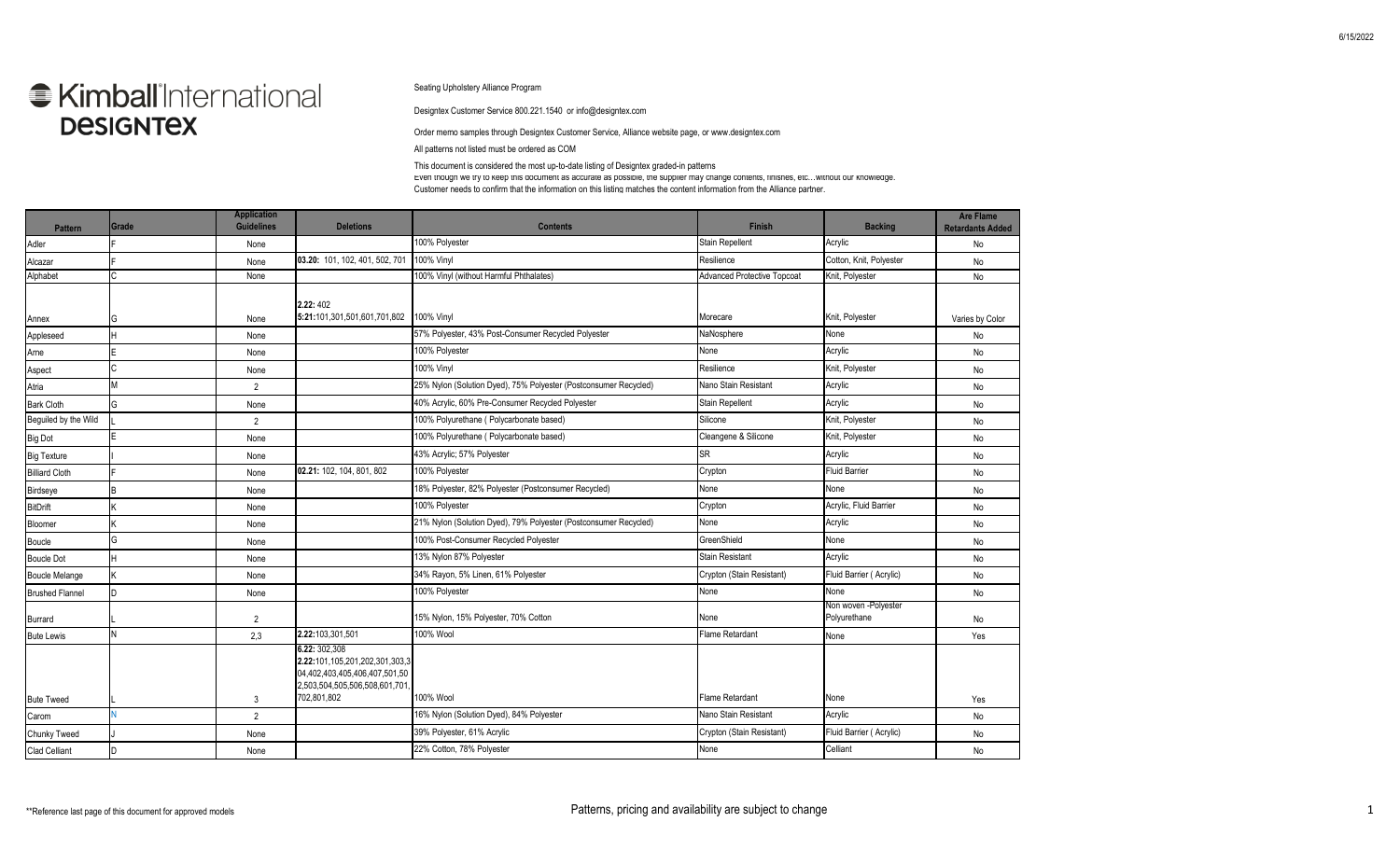| <b>Pattern</b>            | Grade | <b>Application</b><br><b>Guidelines</b> | <b>Deletions</b>                                           | <b>Contents</b>                                                                         | <b>Finish</b>                | <b>Backing</b>          | <b>Are Flame</b><br><b>Retardants Added</b> |
|---------------------------|-------|-----------------------------------------|------------------------------------------------------------|-----------------------------------------------------------------------------------------|------------------------------|-------------------------|---------------------------------------------|
| Cloud Velvet              |       | $\overline{4}$                          |                                                            | 100% Polyester                                                                          | <b>Water Repllent</b>        | Polyester               | No                                          |
| Code                      |       | $\overline{2}$                          |                                                            | 32% Solution Dyed Nylon, 68% Post-Consumer Recycled Polyester                           | Nano Stain Resistant         | Acrylic                 | No                                          |
| Collier                   |       | $\overline{2}$                          |                                                            | 46% Polyester (without Antimony); 54% Polyester (Postconsumer Recycled)                 | Stain Repellent              | Acrylic                 | No                                          |
| Colten                    |       | $\overline{2}$                          |                                                            | 5% Polyester; 45% Polyester (without Antimony); 50% Polyester (Preconsumer<br>Recycled) | Stain Repellent              | Acrylic                 | No                                          |
| Corded                    |       | $\overline{2}$                          |                                                            | 14% Polypropylene, 36% Polyester, 45% Acrylic, 5% Rayon                                 | Crypton (Stain Resistant)    | Fluid Barrier (Acrylic) | No                                          |
| Course                    | N     | 2,3                                     |                                                            | 100% Nylon (Preconsumer Recycled, Solution Dyed)                                        | None                         | Acrylic                 | No                                          |
| <b>CrissCross</b>         | N     | $\overline{2}$                          |                                                            | 100% Polyester                                                                          | Crypton                      | Acrylic                 | No                                          |
| Crossweave                | n.    | None                                    |                                                            | 34% Polyester, 66% Post-Consumer Recycled Solution Dyed Polyester                       | None                         | None                    | No                                          |
| Crosswind                 | G     | 2                                       | 03.20: 103                                                 | 100% Vinyl                                                                              | PBG+ with Silverguard        | Knit, Polyester         | Varies by Color                             |
| Cubitt                    |       | $\mathbf{1}$                            |                                                            | 25% Nylon, 75% Polyester                                                                | Nano SR                      | Acrylic                 | No                                          |
| Current                   |       | $\overline{2}$                          |                                                            | 100% Vinyl                                                                              | PBG & Silvergaurd            | Knit, Polyester         | Varies by Color                             |
| Dapple                    |       | None                                    |                                                            | 100% Polyester                                                                          | None                         | None                    | No                                          |
| <b>Distressed Texture</b> | G     | None                                    |                                                            | 100% Polyester                                                                          | Stain Resistant              | Acrylic                 | No                                          |
| Double Weave              | M     | $\overline{2}$                          |                                                            | 100% Polyester                                                                          | None                         | None                    | No                                          |
| Draft                     |       | None                                    |                                                            | 22% Solution Dyed Nylon, 78% Polyester                                                  | NaNosphere                   | Acrylic                 | No                                          |
| Drift                     |       | None                                    |                                                            | 100% Polyester                                                                          | None                         | Acrylic                 | No                                          |
| Encircle                  |       | None                                    |                                                            | 00% Polyurethane (Polycarbonate Based)                                                  | Advanced Protective Top coat | Knit, Polyester         | No                                          |
| Everywhere Texture        |       | None                                    |                                                            | 100% Polyester                                                                          | None                         | None                    | No                                          |
| <b>Five Cities</b>        |       | None                                    |                                                            | 100% Polyester                                                                          | Crypton                      | Acrylic, Fluid Barrier  | No                                          |
| <del>Fluent</del>         |       | 2                                       | 8.21 Not available at this time 33% Polyester, 67% Acrylic |                                                                                         | Stain Resistant              | None                    | No                                          |
| Fomo                      |       | $\overline{4}$                          |                                                            | 25% Acrylic 25 % Cotton 41% Polyester 9% Rayon                                          | Stain Resistant              | None                    | No                                          |
| Forestbound               |       | None                                    |                                                            | 100% Polyurethane (Polycarbonate based)                                                 | Sta-Kleen                    | Knit, Polyester         | No                                          |
| Gale                      | G     | None                                    | 03.20: 103, 201, 402, 403                                  | 100% Vinyl                                                                              | PBG+ with Silverguard        | Polyester               | Varies by Color                             |
|                           |       |                                         | 100% Post-Consumer Recycled                                |                                                                                         |                              |                         |                                             |
| Gamut                     |       | None                                    | Polyester                                                  | Stain Repellent                                                                         | None                         | No                      | Approved                                    |
| <b>Gamut Celliant</b>     |       | None                                    | 100% Polyester                                             | Stain Repellent                                                                         | Celliant                     | <b>No</b>               | TB133 Burn Test Requir                      |
| Gather                    | n.    | None                                    |                                                            | 72% Polyester, 28% Acrylic                                                              | Stain Repellent              | Acrylic                 | No                                          |
| Gleam                     | G     | None                                    |                                                            | 20% Polyester, 35% Solution Dyed Nylon, 45% Post-Consumer Recycled<br>Polyester         | Stain Repellent              | Acrylic                 | No                                          |
| Glimmer                   |       | None                                    |                                                            | 00% Polyurethane (Polycarbonate Based)                                                  | Silicone                     | Kmit, Polyester         | No                                          |
| Gridley                   | B     | None                                    |                                                            | 15% Polyester; 85% Polyester (Postconsumer Recycled)                                    | Nano SR                      | None                    | No                                          |
| Handsome Plaid            |       | None                                    |                                                            | 22% Polyester, 78% Acrylic                                                              | None                         | None                    | No                                          |
| Hashtag                   |       | None                                    |                                                            | 47% Acrylic, 53% Polyester                                                              | Stain Repellent              | Acrylic                 | No                                          |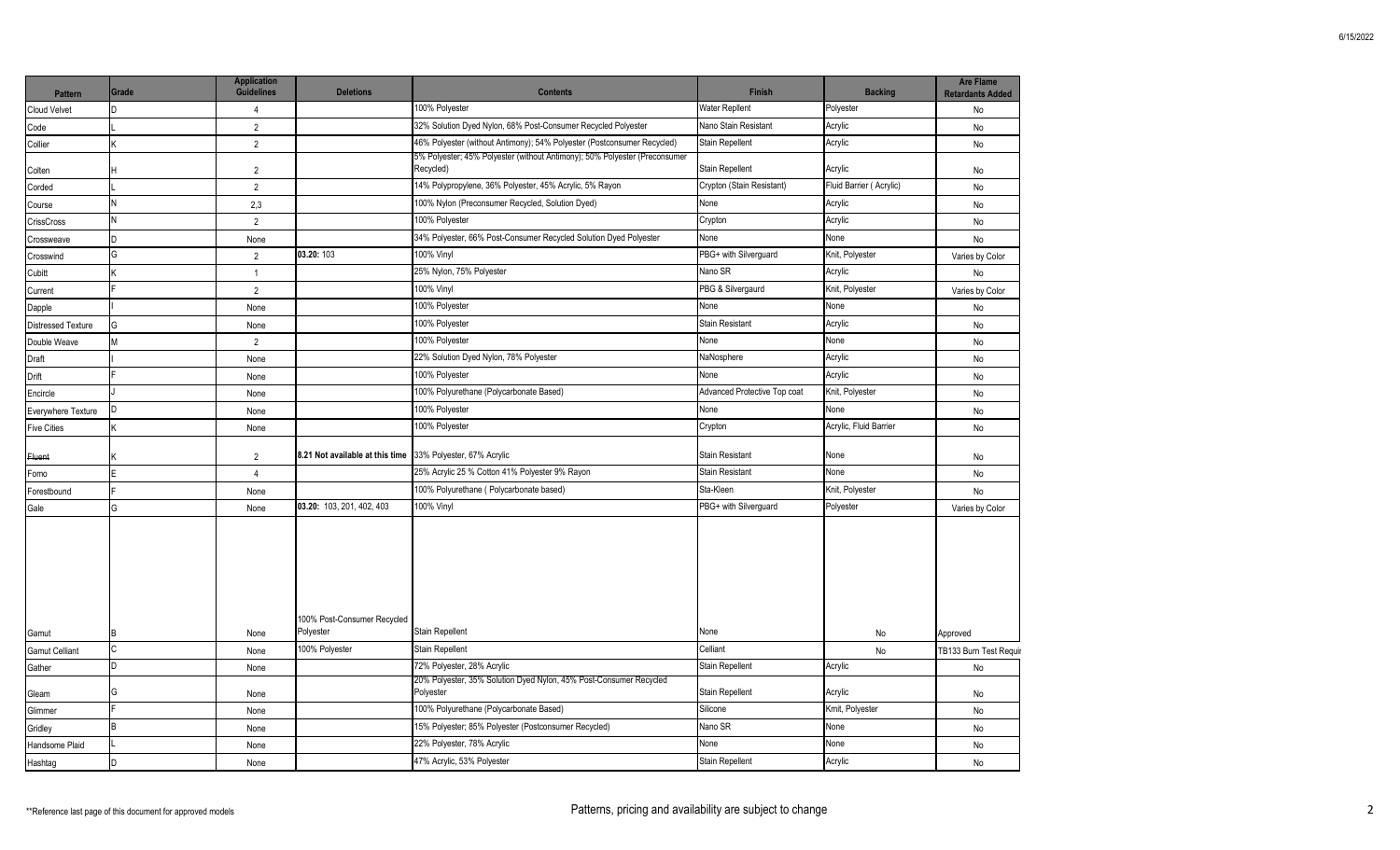| 25% Solution Dyed Nylon, 75% Pre-Consumer Recycled Polyester<br><b>Stain Repellent</b><br>Acrylic<br>None<br><b>Hatchmark</b><br>11.19: 102, 103, 104, 105, 201.<br>301, 302, 303, 304, 501, 502,<br>503, 504, 505, 601, 602, 603,<br>604, 701<br>20% Nylon, 80% Wool<br>None<br>None<br>3<br>Heather<br>1% Polyester, 9% Preconsumer Recycled Polyester, 90% Post-Consumer<br>Recycled Polyester<br>None<br>None<br>Hem Stitch<br>None<br>100% Olefin (Solution Dyed, Bella-Dura)<br>None<br>None<br>$\overline{2}$<br>Hillside<br>50% Acrylic, 50% Polyester<br>None<br>None<br>Hint<br>None<br>M<br>10% Acrylic, 18% Polyester, 5% Rayon, 67% Cotton<br>None<br>None<br>2<br>Holmes<br>100% Vinyl<br>Knit, Polyester<br>Resilience<br>None<br>Hyde<br>30% Pre-Consumer Recycled Polyester, 70% Post-Consumer Recycled Polyester None<br>None<br>Hyphen<br>None<br>N<br>76% Polyester, 17% Nylon, 7% Post-Consumer Recycled Polyester<br>Nano Stain Resistant<br>Acrylic<br>Ink<br>$\overline{2}$<br>100% Polyurethane (Polycarbonate based)<br>Knit, Polyester<br>Cleangene & Silicone<br>$\overline{2}$<br>Interlock |                 |
|--------------------------------------------------------------------------------------------------------------------------------------------------------------------------------------------------------------------------------------------------------------------------------------------------------------------------------------------------------------------------------------------------------------------------------------------------------------------------------------------------------------------------------------------------------------------------------------------------------------------------------------------------------------------------------------------------------------------------------------------------------------------------------------------------------------------------------------------------------------------------------------------------------------------------------------------------------------------------------------------------------------------------------------------------------------------------------------------------------------------------|-----------------|
|                                                                                                                                                                                                                                                                                                                                                                                                                                                                                                                                                                                                                                                                                                                                                                                                                                                                                                                                                                                                                                                                                                                          | No              |
|                                                                                                                                                                                                                                                                                                                                                                                                                                                                                                                                                                                                                                                                                                                                                                                                                                                                                                                                                                                                                                                                                                                          | No              |
|                                                                                                                                                                                                                                                                                                                                                                                                                                                                                                                                                                                                                                                                                                                                                                                                                                                                                                                                                                                                                                                                                                                          | No              |
|                                                                                                                                                                                                                                                                                                                                                                                                                                                                                                                                                                                                                                                                                                                                                                                                                                                                                                                                                                                                                                                                                                                          | No              |
|                                                                                                                                                                                                                                                                                                                                                                                                                                                                                                                                                                                                                                                                                                                                                                                                                                                                                                                                                                                                                                                                                                                          | No              |
|                                                                                                                                                                                                                                                                                                                                                                                                                                                                                                                                                                                                                                                                                                                                                                                                                                                                                                                                                                                                                                                                                                                          | No              |
|                                                                                                                                                                                                                                                                                                                                                                                                                                                                                                                                                                                                                                                                                                                                                                                                                                                                                                                                                                                                                                                                                                                          | No              |
|                                                                                                                                                                                                                                                                                                                                                                                                                                                                                                                                                                                                                                                                                                                                                                                                                                                                                                                                                                                                                                                                                                                          | No              |
|                                                                                                                                                                                                                                                                                                                                                                                                                                                                                                                                                                                                                                                                                                                                                                                                                                                                                                                                                                                                                                                                                                                          | No              |
|                                                                                                                                                                                                                                                                                                                                                                                                                                                                                                                                                                                                                                                                                                                                                                                                                                                                                                                                                                                                                                                                                                                          | No              |
| 100% Polyurethane (Polycarbonate based)<br><b>Advanced Protective Topcoat</b><br>Knit, Polyester<br>N<br>$\overline{2}$<br>Interlude                                                                                                                                                                                                                                                                                                                                                                                                                                                                                                                                                                                                                                                                                                                                                                                                                                                                                                                                                                                     | No              |
| 100% Vinyl (without Harmful Phthalates)<br>Advanced protective Topcoat<br>Knit, Polyester<br>lota<br>None                                                                                                                                                                                                                                                                                                                                                                                                                                                                                                                                                                                                                                                                                                                                                                                                                                                                                                                                                                                                                | No              |
| 100% Nylon (Preconsumer Recycled, Solution Dyed)<br><b>SR</b><br>Acrylic<br>2,3<br>Jaunt                                                                                                                                                                                                                                                                                                                                                                                                                                                                                                                                                                                                                                                                                                                                                                                                                                                                                                                                                                                                                                 | No              |
| 37% Acrylic, 63% Polyester<br>None<br>None<br>None<br>Josef                                                                                                                                                                                                                                                                                                                                                                                                                                                                                                                                                                                                                                                                                                                                                                                                                                                                                                                                                                                                                                                              | No              |
| 19% Polyester, 81% Acrylic<br>None<br>None<br>$\overline{2}$<br>0<br>Jumper                                                                                                                                                                                                                                                                                                                                                                                                                                                                                                                                                                                                                                                                                                                                                                                                                                                                                                                                                                                                                                              | No              |
| 17% Polyester (Non-halogenated Flame Retardant, Trevira CS), 83% Polyester<br>None<br>None<br>$\overline{2}$<br>Kami<br>м                                                                                                                                                                                                                                                                                                                                                                                                                                                                                                                                                                                                                                                                                                                                                                                                                                                                                                                                                                                                | Yes             |
| Knit, Polyester( without<br><b>100% Vinyl</b><br><b>Advanced Protective Topcoat</b><br>Antimony)<br>$\overline{2}$<br>Keen                                                                                                                                                                                                                                                                                                                                                                                                                                                                                                                                                                                                                                                                                                                                                                                                                                                                                                                                                                                               | No              |
| 66% Polyester, 34% Polyester (Postconsumer Recycled)<br>Nanotechnology Stain Resistant<br>Acrylic<br>Kin<br>None                                                                                                                                                                                                                                                                                                                                                                                                                                                                                                                                                                                                                                                                                                                                                                                                                                                                                                                                                                                                         | No              |
| 66% Polyester, 34% Polyester (Postconsumer Recycled)<br>n<br>Nanotechnology Stain Resistant<br>Acrylic<br>Kith<br>None                                                                                                                                                                                                                                                                                                                                                                                                                                                                                                                                                                                                                                                                                                                                                                                                                                                                                                                                                                                                   | No              |
| 23% Rayon, 35% Cotton, 36% Wool, 6% Nylon<br>Acrylic<br>None<br>None<br>Lambert                                                                                                                                                                                                                                                                                                                                                                                                                                                                                                                                                                                                                                                                                                                                                                                                                                                                                                                                                                                                                                          | No              |
| 8.21 Not available at this time 37% Solution Dyed, Sunbrella Polyester, 63% Solution Dyed, Sunbrella Acrylic<br>Defiance<br>None<br>2<br>Latitude                                                                                                                                                                                                                                                                                                                                                                                                                                                                                                                                                                                                                                                                                                                                                                                                                                                                                                                                                                        | No              |
| 100% Nylon (Preconsumer Recycled, Solution Dyed)<br>Stain Repellent<br>Acrylic<br>2,3<br>M<br>_attice                                                                                                                                                                                                                                                                                                                                                                                                                                                                                                                                                                                                                                                                                                                                                                                                                                                                                                                                                                                                                    | No              |
| <b>Stain Repellent</b><br>Acrylic<br>70% Polyester, 23% Acrylic, 7% Rayon<br>None<br>Layer                                                                                                                                                                                                                                                                                                                                                                                                                                                                                                                                                                                                                                                                                                                                                                                                                                                                                                                                                                                                                               | No              |
| 03.20: 501<br>100% Vinyl<br>PBG+ with silverguard<br>Knit, Polyester<br>8<br>Leap                                                                                                                                                                                                                                                                                                                                                                                                                                                                                                                                                                                                                                                                                                                                                                                                                                                                                                                                                                                                                                        | Varies by Color |
| Acrylic, Fluid Barrier<br>100% Polyester<br>Crypton<br>ine Variations<br>None                                                                                                                                                                                                                                                                                                                                                                                                                                                                                                                                                                                                                                                                                                                                                                                                                                                                                                                                                                                                                                            | No              |
| 15% Linen 35% Rayon 50% Polyester<br>Nano Stain resistant<br>Acrylic<br>Linen Like<br>None                                                                                                                                                                                                                                                                                                                                                                                                                                                                                                                                                                                                                                                                                                                                                                                                                                                                                                                                                                                                                               | No              |
| 100% Polyurethane (Polycarbonate based)<br>StaKleen<br>Woven<br>None<br>Linnen                                                                                                                                                                                                                                                                                                                                                                                                                                                                                                                                                                                                                                                                                                                                                                                                                                                                                                                                                                                                                                           | No              |
| 100% Polyurethane (Polycarbonate based)<br>Cleangene & Silicone<br>Knit, Polyester<br>$\overline{2}$<br>ittle Dot                                                                                                                                                                                                                                                                                                                                                                                                                                                                                                                                                                                                                                                                                                                                                                                                                                                                                                                                                                                                        | No              |
| 87% Post-Consumer Recycled Polyester, 12% Pre-Consumer Recycled<br>08.19: 101, 502, 601, 602, 803<br>Polyester, 1% Polyester<br>None<br>None<br>$\overline{2}$<br>Loop to Loop                                                                                                                                                                                                                                                                                                                                                                                                                                                                                                                                                                                                                                                                                                                                                                                                                                                                                                                                           | No              |
| 100% Polyester<br>None<br>None<br>0<br>Lounge                                                                                                                                                                                                                                                                                                                                                                                                                                                                                                                                                                                                                                                                                                                                                                                                                                                                                                                                                                                                                                                                            | No              |
| 100% Polyurethane (Polycarbonate based)<br>None<br>Polyester<br>$\overline{2}$<br>Lumi                                                                                                                                                                                                                                                                                                                                                                                                                                                                                                                                                                                                                                                                                                                                                                                                                                                                                                                                                                                                                                   | No              |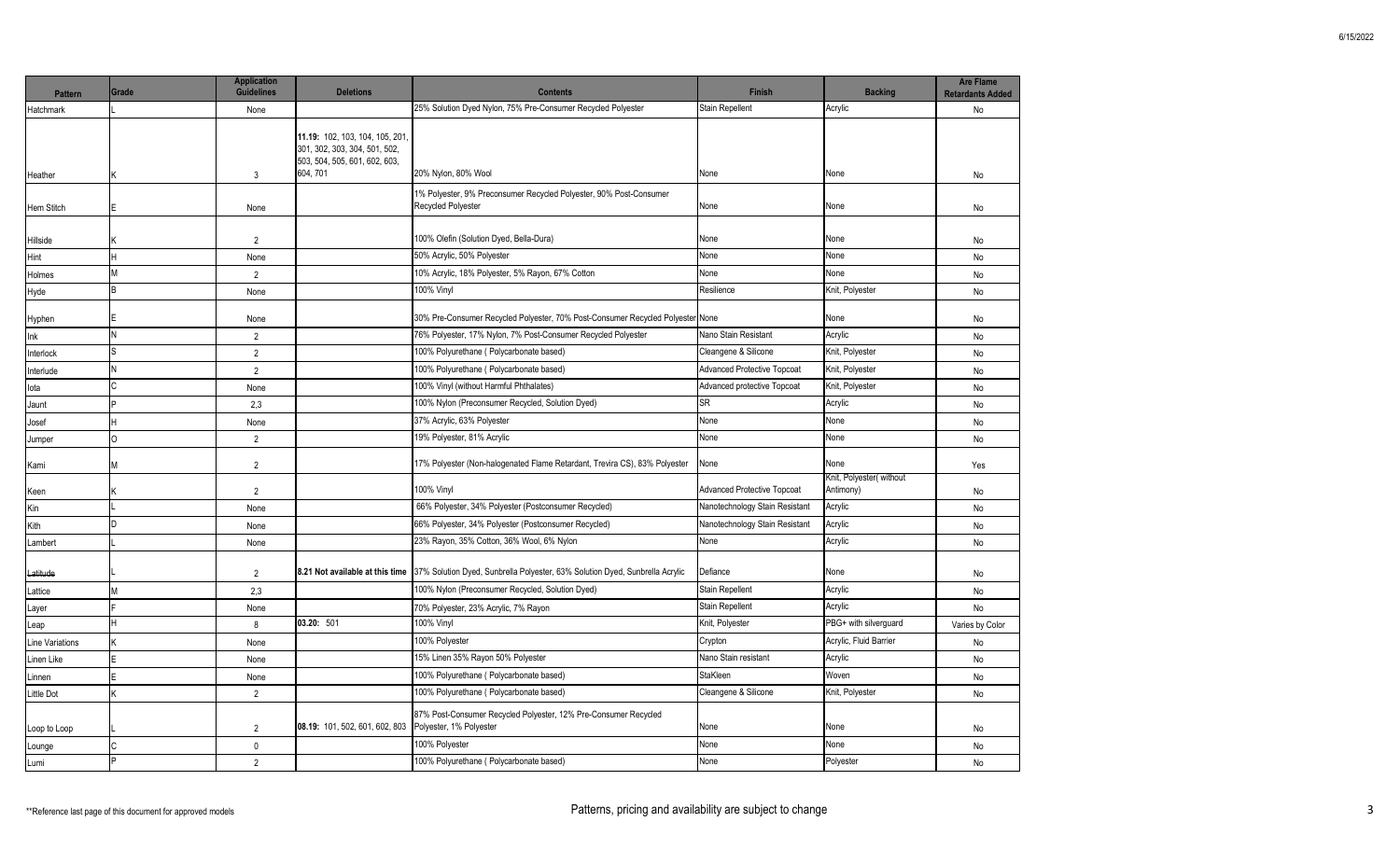| <b>Pattern</b> | Grade | <b>Application</b><br><b>Guidelines</b> | <b>Deletions</b>         | <b>Contents</b>                                                                | <b>Finish</b>                      | <b>Backing</b>                           | <b>Are Flame</b><br><b>Retardants Added</b> |
|----------------|-------|-----------------------------------------|--------------------------|--------------------------------------------------------------------------------|------------------------------------|------------------------------------------|---------------------------------------------|
| _uster         |       | None                                    |                          | 100% Polyurethane (Polycarbonate based)                                        | Cleangene & Silicone               | Knit, Polyester                          | No                                          |
| Mark           | C     | None                                    |                          | 22% Nylon; 78% Polyester                                                       | Nano Stain Resistant               | Acrylic                                  | No                                          |
| Mateo          | G     | None                                    |                          | 14% Polyester (Preconsumer Recycled), 86% Polyester (Postconsumer<br>Recycled) | None                               | None                                     | No                                          |
| Measure        |       | $\overline{2}$                          |                          | 68% Polyester, 32%Cotton                                                       | Synset                             | Acrylic                                  | No                                          |
| Melange        |       | None                                    |                          | 100% Polyester                                                                 | None                               | None                                     | No                                          |
| Metallo        | G     | None                                    |                          | 100% Polyurethane (Polycarbonate based)                                        | <b>Advanced Protective Topcoat</b> | Knit, Polyester                          | Varies by Color                             |
| Metta          | F     | None                                    |                          | 100% Vinyl                                                                     | Permablok                          | Knit, Polyester                          | Varies by Color                             |
| Microgrid      |       | $\overline{1}$                          |                          | 100% Polyurethane (Polycarbonate based)                                        | Sta-Kleen                          | Polyester                                | No                                          |
| Migration      | M     | None                                    |                          | 91% Nylon Microfiber, 4.5% Polycarbonate Polyurethane, 4.5% Polyester          | None                               | None                                     | No                                          |
| Minnie         | R.    | None                                    |                          | 50% Polyester, 50% Post-Consumer Recycled Polyester                            | None                               | None                                     | No                                          |
| Mod            |       | 2,6                                     |                          | 25% Solution Dyed Nylon, 74% Post-Consumer Recycled Polyester                  | NaNosphere                         | Acrylic                                  | No                                          |
| Mohair Plus    | N     | $\overline{4}$                          |                          | 49% Mohair, 51% Cotton                                                         | None                               | None                                     | No                                          |
| Motif          |       | 2,3                                     |                          | 26% Solution Dyed Nylon, 74% Pre-Consumer Recycled Solution Dyed Nylon         | <b>Stain Repellent</b>             | Acrylic                                  | No                                          |
| Mountainous    |       | None                                    |                          | 100% Polyester                                                                 | None                               | None                                     | No                                          |
| Nest           |       | None                                    |                          | 100% Polyurethane (Polycarbonate Based)                                        | Crypton                            | Polyester, Woven                         | No                                          |
| Net            | Н     | None                                    |                          | 26% Acrylic, 74% Polyester                                                     | None                               | None                                     | No                                          |
| Nook           | ın    | None                                    |                          | 100% Polyester                                                                 | Silicone (Supreen)                 | Fluid Barrier (Supreen),<br>Polyurethane | No                                          |
| Opulent        | D     | None                                    |                          | 100% Polyester                                                                 | None                               | Stain Repellent                          | No                                          |
| Pause          | ID.   | None                                    |                          | 100% Polyester (Postconsumer Recycled, Solution Dyed)                          | None                               | None                                     | <b>No</b>                                   |
| Pave           | M     | $\overline{2}$                          |                          | 100% Vinyl                                                                     | <b>Advanced Protective Topcoat</b> | Knit, Polyester                          | Varies by Color                             |
| Pennington     | O     | $\overline{2}$                          |                          | 34% Acrylic 66% Polyester                                                      | None                               | None                                     | No                                          |
| Phenomena      |       | $\overline{2}$                          |                          | 29% Solution Dyed Nylon, 71% Post-Consumer Recycled Polyester                  | NaNo SR                            | Acrylic                                  |                                             |
| Picnic         |       | $\overline{2}$                          |                          | 100% Polypropylene                                                             | None                               | None                                     | No                                          |
| Pika           |       | None                                    |                          | 47% Polyester, 53% Acrylic                                                     | <b>Stain Repellent</b>             | Acrylic                                  | No                                          |
| Pinpoint       | M     | 2,3                                     |                          | 100% Nylon (Preconsumer Recycled, Solution Dyed)                               | None                               | Acrylic                                  | No                                          |
| Pivot          |       | None                                    | 2.22: 102, 402, 502, 503 | 100% Polyurethane (Polycarbonate based)                                        | Sta-Kleen                          | Polyester                                | No                                          |
| Pixel          |       | None                                    |                          | 30% Pre-Consumer Recycled Polyester, 70% Post-Consumer Recycled Polyester none |                                    | None                                     | No                                          |
| Pixel Cloud    |       | None                                    |                          | 100% Polyester                                                                 | None                               | None                                     | No                                          |
| Plaid          | N     | $\overline{2}$                          |                          | 6% Polyester, 94% Acrylic                                                      | None                               | None                                     | No                                          |
| Plus           |       | $\overline{2}$                          |                          | 4% Nylon (Solution Dyed), 40% Cotton, 56% Polyester (Postconsumer Recycled)    | None                               | None                                     | No                                          |
| Prime          | C     | None                                    | 08.19: 301, 601, and 602 | 100% Vinyl                                                                     | PreFixx                            | Knit, Polyester                          | Varies by Color                             |
| Queue          | M     | $\overline{2}$                          |                          | 19% Solution Dyed Nylon, 81% Polyester                                         | NaNo SR                            | acrylic                                  | No                                          |
| Rainwater      |       | None                                    |                          | 100% Polyurethane (Polycarbonate based)                                        | <b>Advanced Protective Topcoat</b> | Knit, Polyester                          | No                                          |
| Rein           |       | None                                    |                          | 100% Vinyl (without harmful pthalates)                                         | <b>Advanced Protective Topcoat</b> | Polyester Knit                           | No                                          |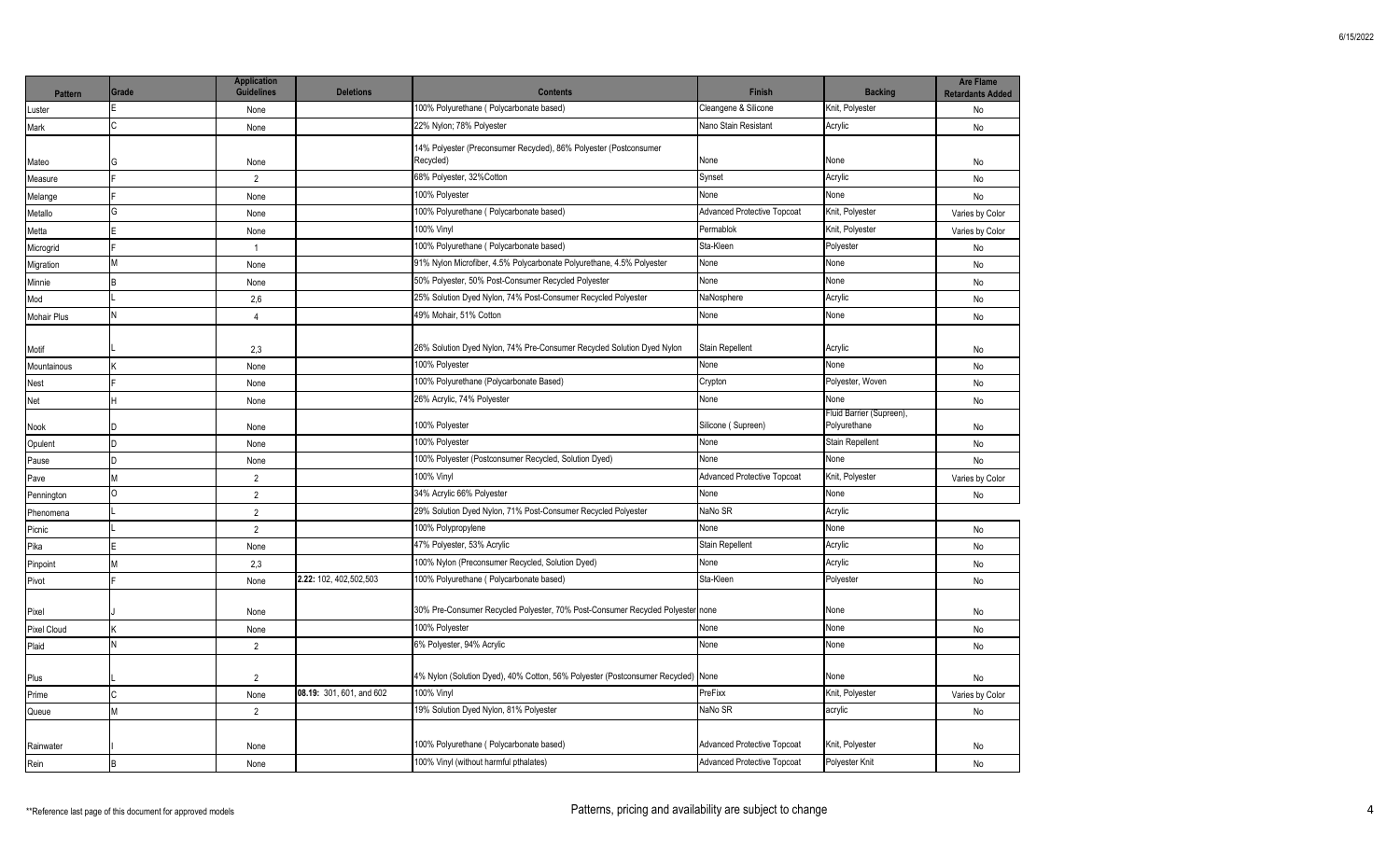| Pattern                      | Grade | <b>Application</b><br><b>Guidelines</b> | <b>Deletions</b>                                           | <b>Contents</b>                                                      | Finish                              | <b>Backing</b>                       | <b>Are Flame</b><br><b>Retardants Added</b> |
|------------------------------|-------|-----------------------------------------|------------------------------------------------------------|----------------------------------------------------------------------|-------------------------------------|--------------------------------------|---------------------------------------------|
| Reppweave                    |       | None                                    |                                                            | 100% Polyester                                                       | Stain Repellent                     | Acrylic                              | No                                          |
| Rider                        |       | None                                    |                                                            | 100% Polyurethane (Polycarbonate Based)                              | Silicone                            | Knit, Polyester                      | No                                          |
| Rise                         |       | None                                    |                                                            | 100% Vinyl                                                           | Resilience                          | Knit, Polyester                      | Varies by Color                             |
| Rocket                       |       | None                                    | 05.20: 102, 104, 303, 501, 502,<br>503, 504, 601, 602, 702 | 28% Polyester, 72% Post-Consumer Recycled Polyester                  | naNotex                             | None                                 | No                                          |
| Rodenbach                    |       | $\mathbf{3}$                            |                                                            | 1% Cotton, 15% Nylon, 18% Rayon, 2% Polyester, 21% Acrylic, 43% Wool | None                                | Acrylic                              | No                                          |
| Sail                         |       | None                                    |                                                            | 100% Polyurethane (Polycarbonate Based)                              | <b>Advanced Protective Topcoat</b>  | Polyester, Woven                     | No                                          |
| Samba                        |       | None                                    | 2.22: 501,502,505                                          | 100% Polyester                                                       | Crypton                             | <b>Fluid Barrier</b>                 | No                                          |
| Scale                        |       | $\overline{2}$                          | 8.21 Not available at this time                            | 2% Polyester; 98% Acrylic                                            | Stain Repellent                     | Acrylic                              | No                                          |
| Schism                       |       | $\overline{4}$                          | 8.21: Not available at this time 100% Acrylic              |                                                                      | Stain Resistant                     | Acrylic                              | No                                          |
| Senecal                      |       | None                                    |                                                            | 100% Polyester                                                       | None                                | Latex                                | No                                          |
| Shortcut                     |       | $\overline{2}$                          |                                                            | 80% Polyester, 20% Nylon                                             | NaNo Stain Repellent                | Acrylic                              | No                                          |
| Silicone Element             |       | None                                    |                                                            | 100% Silicone                                                        | None                                | Polyester                            | No                                          |
| Silicone Element<br>Celliant |       | None                                    |                                                            | 100% Silicone                                                        | None                                | Celliant                             | No                                          |
| Silicone Nappa               |       |                                         |                                                            | 100% Silicone                                                        | None                                | Knit, Polyester                      | No                                          |
| Singing in the Rain          |       | None                                    |                                                            | 100% Polyester (Postconsumer Recycled)                               | Nanos Stain Resistant finish        | Acrylic                              | No                                          |
| Sketch                       |       | $\overline{2}$                          |                                                            | 100% Vinyl                                                           | <b>Advanced Protective Topcoat</b>  | Knit, Polyester(without<br>Antimony) | Yes                                         |
| Social Dance                 |       | None                                    |                                                            | 100% Polyester                                                       | Crypton                             | Acrylic, Fluid Barrier               | No                                          |
| Sorano                       |       | None                                    | 2.22: 401, 508<br>03.20: 507                               | 100% Vinyl                                                           | Prefixx                             | Knit, Polyester                      | Varies by Color                             |
| Span                         |       | None                                    | 8.21: Not available at this time 2% Polyester; 98% Acrylic |                                                                      | Stain Repellent                     | Acrylic                              | No                                          |
| Spandau                      |       | None                                    | 03.20: 502                                                 | 100% Vinyl                                                           | None                                | Knit, Polyester                      | Varies by Color                             |
| Splice                       |       | $\overline{2}$                          | 8.21: Not available at this time 2% Polyester; 98% Acrylic |                                                                      | Stain Repellent                     | Acrylic                              | No                                          |
| Split                        |       | $\overline{2}$                          | 8.21: Not available at this time 2% Polyester; 98% Acrylic |                                                                      | Stain Repellent                     | Acrylic                              | No                                          |
| Standard                     |       | $\overline{2}$                          |                                                            | 33% Polyester, 67% Acrylic                                           | None                                | None                                 | No                                          |
| Starburst                    |       | $\overline{2}$                          |                                                            | 18% Wool, 35% Acrylic, 47% Polyester                                 | Stain Repellent                     | Acrylic                              | No                                          |
| Stitch                       |       | $\overline{2}$                          |                                                            | 101 Vinyl (Without Harmful Phthalates)                               | <b>Advanced Protective Top Coat</b> | Woven, Cotton/Polyester              | <b>No</b>                                   |
| Stride                       |       | None                                    | 8.21: Not available at this time 2% Polyester; 98% Acrylic |                                                                      | Stain Repellent                     | Acrylic                              | No                                          |
| Subtle                       |       | None                                    | 8.21: Not available at this time 2% Polyester; 98% Acrylic |                                                                      | Stain Repellent                     | Acrylic                              | No                                          |
| System                       |       | $\overline{2}$                          | 8.21 Not available at this time 2% Polyester; 98% Acrylic  | 1% Polyester, 14% Pre-Consumer Recycled Polyester, 85% Post-Consumer | Stain Repellent                     | Acrylic                              | No                                          |
| <b>Tack Cloth</b>            |       | $\overline{2}$                          |                                                            | Recycled Polyester                                                   | None                                | None                                 | No                                          |